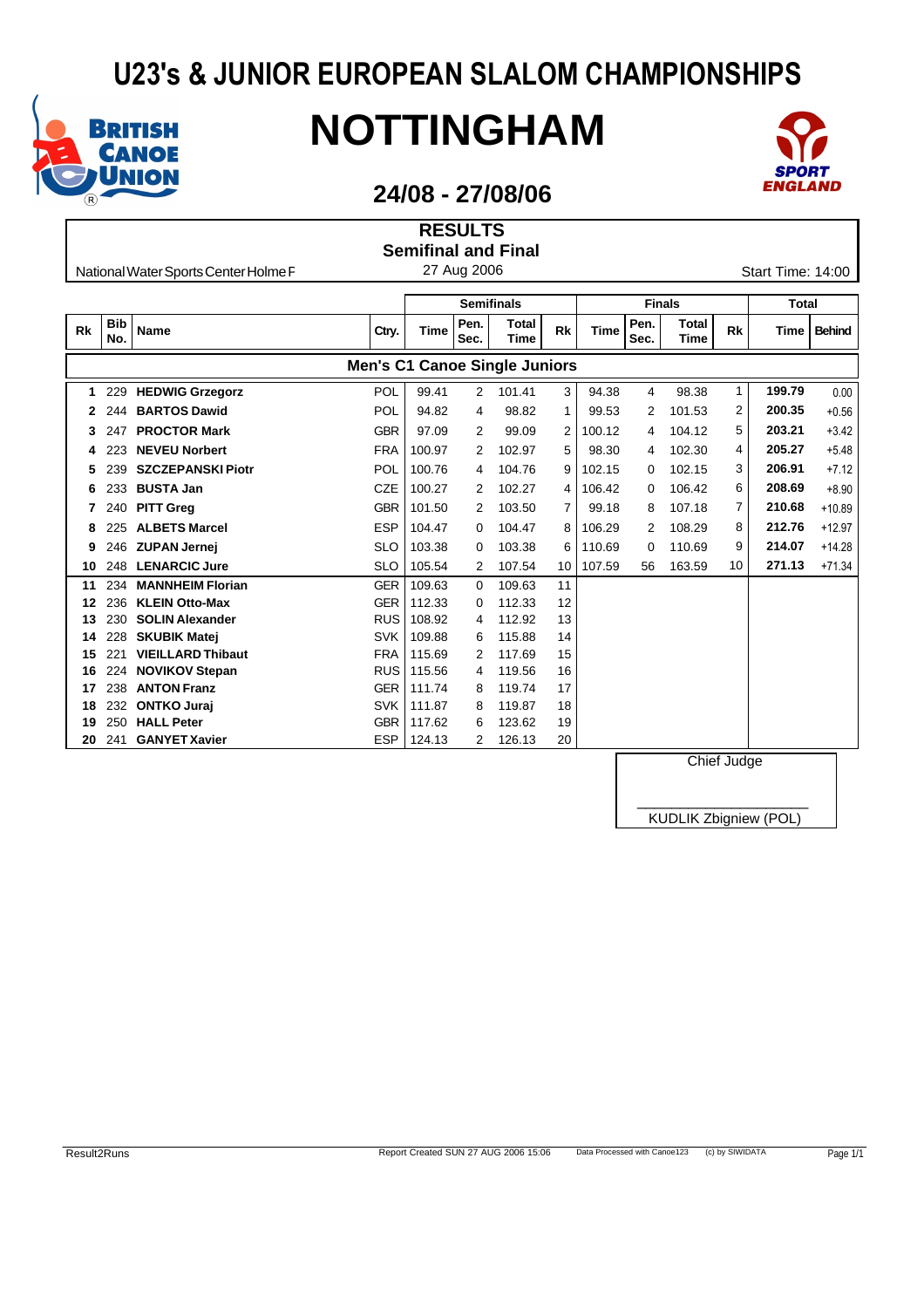

# **NOTTINGHAM**



### **24/08 - 27/08/06**

|           |                   |                                              |                                 |                 | <b>RESULTS</b> |                             |              |        |                |                      |           |                   |               |
|-----------|-------------------|----------------------------------------------|---------------------------------|-----------------|----------------|-----------------------------|--------------|--------|----------------|----------------------|-----------|-------------------|---------------|
|           |                   |                                              |                                 |                 |                | <b>Semifinal and Final</b>  |              |        |                |                      |           |                   |               |
|           |                   | National Water Sports Center Holme F         |                                 |                 | 27 Aug 2006    |                             |              |        |                |                      |           | Start Time: 14:20 |               |
|           |                   |                                              |                                 |                 |                |                             |              |        |                |                      |           |                   |               |
|           |                   |                                              |                                 |                 |                | <b>Semifinals</b>           |              |        |                | <b>Finals</b>        |           | <b>Total</b>      |               |
| <b>Rk</b> | <b>Bib</b><br>No. | <b>Name</b>                                  | Ctry.                           | Time            | Pen.<br>Sec.   | <b>Total</b><br><b>Time</b> | <b>Rk</b>    | Time   | Pen.<br>Sec.   | <b>Total</b><br>Time | <b>Rk</b> | Time              | <b>Behind</b> |
|           |                   |                                              | Men's C1 Canoe Single Under 23s |                 |                |                             |              |        |                |                      |           |                   |               |
| 1         | 183               | <b>SLAFKOVSKY Alexander</b>                  | <b>SVK</b>                      | 94.43           | 2              | 96.43                       | $\mathbf{1}$ | 93.65  | $\overline{2}$ | 95.65                | 2         | 192.08            | 0.00          |
| 2         | 182               | <b>PESCHIER Nicolas</b>                      | <b>FRA</b>                      | 96.52           | 2              | 98.52                       | 3            | 94.91  | 0              | 94.91                | 1         | 193.43            | $+1.35$       |
| 3         | 206               | <b>TSAKMAKIS Christos</b>                    | <b>GRE</b>                      | 99.22           | 0              | 99.22                       | 4            | 96.18  | 0              | 96.18                | 3         | 195.40            | $+3.32$       |
| 4         | 187               | <b>GEBAS Vitezslav</b>                       | <b>CZE</b>                      | 98.62           | 2              | 100.62                      | 5            | 96.58  | 2              | 98.58                | 5         | 199.20            | $+7.12$       |
| 5         | 192               | <b>BENUS Matei</b>                           | <b>SVK</b>                      | 98.04           | 0              | 98.04                       | 2            | 99.20  | 2              | 101.20               | 7         | 199.24            | $+7.16$       |
| 6         | 193               | <b>RADMORE Colin</b>                         | <b>GBR</b>                      | 101.21          | $\Omega$       | 101.21                      | 7            | 98.46  | 0              | 98.46                | 4         | 199.67            | $+7.59$       |
| 7         | 189               | <b>JANE Michal</b>                           | <b>CZE</b>                      | 97.20           | 4              | 101.20                      | 6            | 99.73  | 0              | 99.73                | 6         | 200.93            | $+8.85$       |
| 8         | 208               | <b>ELOSEGUI Ander</b>                        | <b>ESP</b>                      | 101.38          | 0              | 101.38                      | 8            | 99.59  | 2              | 101.59               | 8         | 202.97            | $+10.89$      |
| 9         | 191               | <b>GODDARD Dan</b>                           | <b>GBR</b>                      | 95.50           | 6              | 101.50                      | 9            | 96.51  | 6              | 102.51               | 10        | 204.01            | $+11.93$      |
| 10        | 204               | <b>BIZYAEV Pavel</b>                         | <b>RUS</b>                      | 96.47           | 6              | 102.47                      | 10           | 100.26 | $\overline{2}$ | 102.26               | 9         | 204.73            | $+12.65$      |
| 11        | 209               | <b>BUCK Pascal</b>                           | <b>FRA</b>                      | 100.74          | 2              | 102.74                      | 11           |        |                |                      |           |                   |               |
| 12        | 186               | <b>ZAKRAJSEK Jost</b>                        | <b>SLO</b>                      | 98.76           | 4              | 102.76                      | 12           |        |                |                      |           |                   |               |
| 13        | 207               | <b>GLUMAC Goram</b>                          | <b>CRO</b>                      | 103.66          | 0              | 103.66                      | 13           |        |                |                      |           |                   |               |
| 14        | 184               | <b>KILJANEK Grzegorz</b>                     | POL                             | 100.34          | 6              | 106.34                      | 14           |        |                |                      |           |                   |               |
| 15        | 181               | <b>SUPOWICZ Krzysztof</b>                    | POL                             | 98.35           | 8              | 106.35                      | 15           |        |                |                      |           |                   |               |
| 16        | 201               | <b>SAVSEK Benjamin</b>                       | <b>SLO</b>                      | 98.62           | 8              | 106.62                      | 16           |        |                |                      |           |                   |               |
| 17        | 200               | <b>HOFFMANN Lukas</b>                        | <b>GER</b>                      | 101.11          | 6              | 107.11                      | 17           |        |                |                      |           |                   |               |
| 18        | 194               | <b>FUCHS Leopold</b>                         | <b>AUT</b>                      | 102.05          | 6              | 108.05                      | 18           |        |                |                      |           |                   |               |
|           |                   |                                              |                                 |                 |                |                             |              |        |                |                      |           |                   |               |
| 19<br>20  | 199<br>185        | <b>KARASEK Petr</b><br><b>WIRSCHING Timo</b> | <b>CZE</b><br><b>GER</b>        | 111.31<br>98.60 | 0<br>50        | 111.31<br>148.60            | 19<br>20     |        |                |                      |           |                   |               |

Chief Judge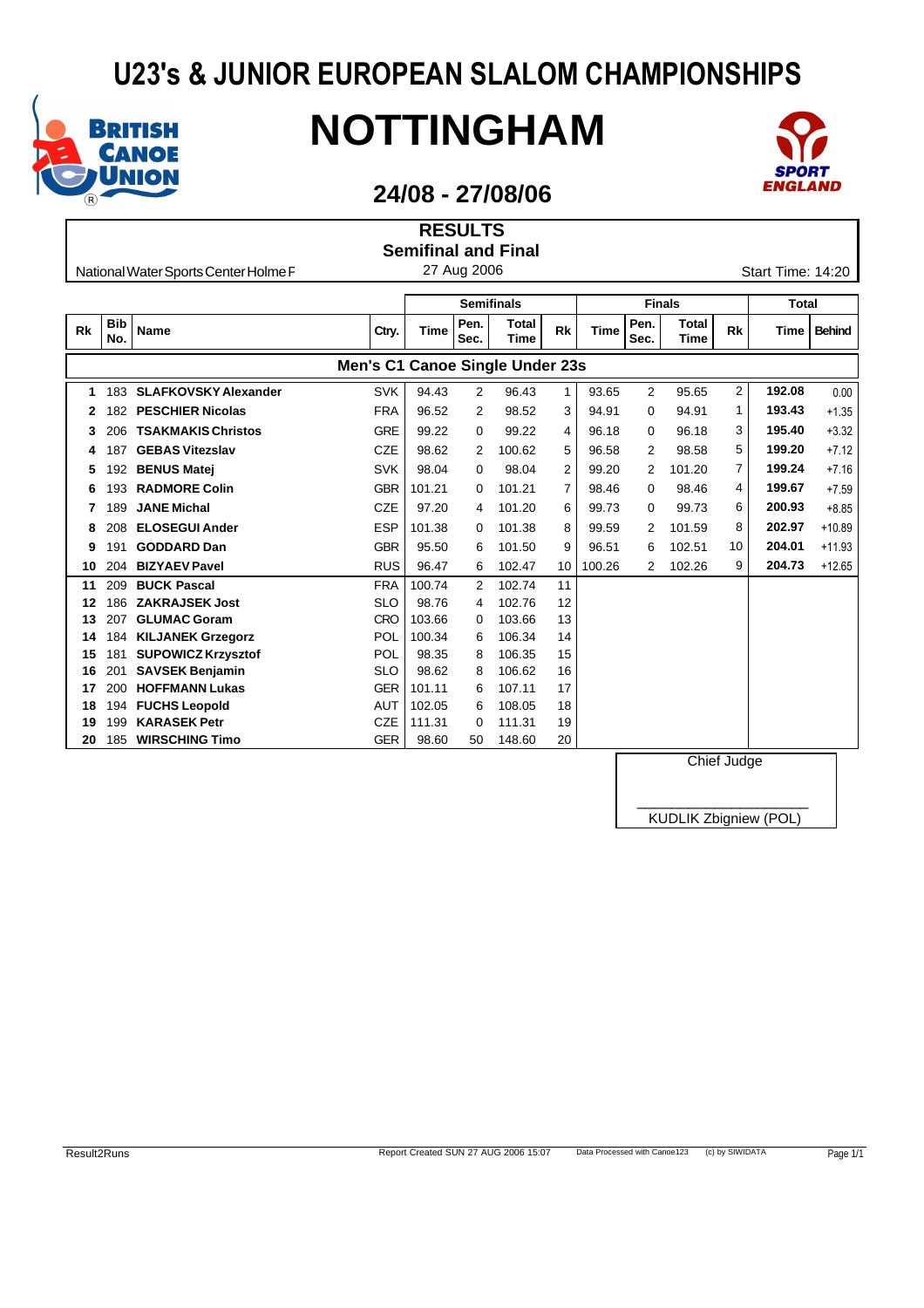

I

# **NOTTINGHAM**



### **24/08 - 27/08/06**

**RESULTS**

|            |                   |                                      |            |        |              | <b>Semifinal and Final</b>      |                |             |              |                      |           |                   |               |
|------------|-------------------|--------------------------------------|------------|--------|--------------|---------------------------------|----------------|-------------|--------------|----------------------|-----------|-------------------|---------------|
|            |                   | National Water Sports Center Holme F |            |        | 27 Aug 2006  |                                 |                |             |              |                      |           | Start Time: 14:40 |               |
|            |                   |                                      |            |        |              |                                 |                |             |              |                      |           |                   |               |
|            |                   |                                      |            |        |              | <b>Semifinals</b>               |                |             |              | <b>Finals</b>        |           | <b>Total</b>      |               |
| <b>Rk</b>  | <b>Bib</b><br>No. | <b>Name</b>                          | Ctry.      | Time   | Pen.<br>Sec. | <b>Total</b><br><b>Time</b>     | Rk             | <b>Time</b> | Pen.<br>Sec. | <b>Total</b><br>Time | <b>Rk</b> | Time              | <b>Behind</b> |
|            |                   |                                      |            |        |              | <b>Women's K1 Kayak Juniors</b> |                |             |              |                      |           |                   |               |
| 1          | 152               | <b>KUDEJOVA Katerina</b>             | <b>CZE</b> | 108.82 | 0            | 108.82                          | $\overline{2}$ | 107.39      | 0            | 107.39               | 2         | 216.21            | 0.00          |
|            | 160               | <b>BLAZKOVA Sarka</b>                | <b>CZE</b> | 107.93 | 0            | 107.93                          | 1              | 106.48      | 4            | 110.48               | 5         | 218.41            | $+2.20$       |
| 3          | 166               | <b>KRAGELJ Ursa</b>                  | <b>SLO</b> | 109.24 | 2            | 111.24                          | 5              | 105.52      | 2            | 107.52               | 3         | 218.76            | $+2.55$       |
| 4          | 151               | <b>HORN Stefanie</b>                 | <b>GER</b> | 108.00 | 6            | 114.00                          | 9              | 106.66      | 0            | 106.66               | 1         | 220.66            | $+4.45$       |
| 5          | 165               | <b>KLIMANOVA Ekaterina</b>           | <b>RUS</b> | 107.19 | 4            | 111.19                          | 4              | 108.71      | 2            | 110.71               | 6         | 221.90            | $+5.69$       |
| 6          | 159               | <b>BYRNE-SUTTON Olivia</b>           | <b>SUI</b> | 107.61 | 2            | 109.61                          | 3              | 113.51      | 0            | 113.51               | 8         | 223.12            | $+6.91$       |
|            | 153               | <b>ALBERTI Maren</b>                 | <b>GER</b> | 111.04 | 2            | 113.04                          | 7              | 109.22      | 2            | 111.22               | 7         | 224.26            | $+8.05$       |
| 8          | 156               | <b>SCHMID Julia</b>                  | AUT        | 110.63 | 4            | 114.63                          | 10             | 108.42      | 2            | 110.42               | 4         | 225.05            | $+8.84$       |
| 9          | 167               | <b>PACIERPNIK Natalia</b>            | POL        | 109.53 | 2            | 111.53                          | 6              | 113.61      | 2            | 115.61               | 9         | 227.14            | $+10.93$      |
| 10         | 168               | <b>MOZETIC Nika</b>                  | <b>SLO</b> | 111.60 | 2            | 113.60                          | 8              | 115.15      | 2            | 117.15               | 10        | 230.75            | $+14.54$      |
| 11         | 154               | <b>MANGIN Laura</b>                  | <b>FRA</b> | 109.85 | 6            | 115.85                          | 11             |             |              |                      |           |                   |               |
| 12         | 164               | <b>NOSAL Agnieszka</b>               | POL        | 114.10 | 4            | 118.10                          | 12             |             |              |                      |           |                   |               |
| 13         | 163               | <b>SPENCER Alice</b>                 | <b>GBR</b> | 116.90 | 2            | 118.90                          | 13             |             |              |                      |           |                   |               |
| 14         | 179               | <b>CLOTET Sandra</b>                 | <b>ESP</b> | 119.39 | 2            | 121.39                          | 14             |             |              |                      |           |                   |               |
| 15         | 158               | <b>DANDOVA Anna</b>                  | <b>CZE</b> | 123.54 | 2            | 125.54                          | 15             |             |              |                      |           |                   |               |
| 16         | 155               | <b>CHYNOWETH Sarah</b>               | <b>GBR</b> | 123.56 |              | 125.56                          | 16             |             |              |                      |           |                   |               |
| 17         | 157               | <b>POSCHEL Cindy</b>                 | <b>GER</b> | 122.49 | 4            | 126.49                          | 17             |             |              |                      |           |                   |               |
| 18         | 172               | <b>JACQUET Claire</b>                | <b>FRA</b> | 125.36 | 2            | 127.36                          | 18             |             |              |                      |           |                   |               |
| 19         | 171               | <b>BURGESS Hannah</b>                | <b>GBR</b> | 133.56 | 52           | 185.56                          | 19             |             |              |                      |           |                   |               |
| <b>DNF</b> | 161               | <b>ODORICO Manola</b>                | <b>ITA</b> |        | 0            |                                 | <b>DNF</b>     |             |              |                      |           |                   |               |

**DNF 161 ODORICO Manola** ITA **ITA** 0

Chief Judge

\_\_\_\_\_\_\_\_\_\_\_\_\_\_\_\_\_\_\_\_ KUDLIK Zbigniew (POL)

Result2Runs **Report Created SUN 27 AUG 2006 15:32** Data Processed with Canoe123 (c) by SIWIDATA Page 1/1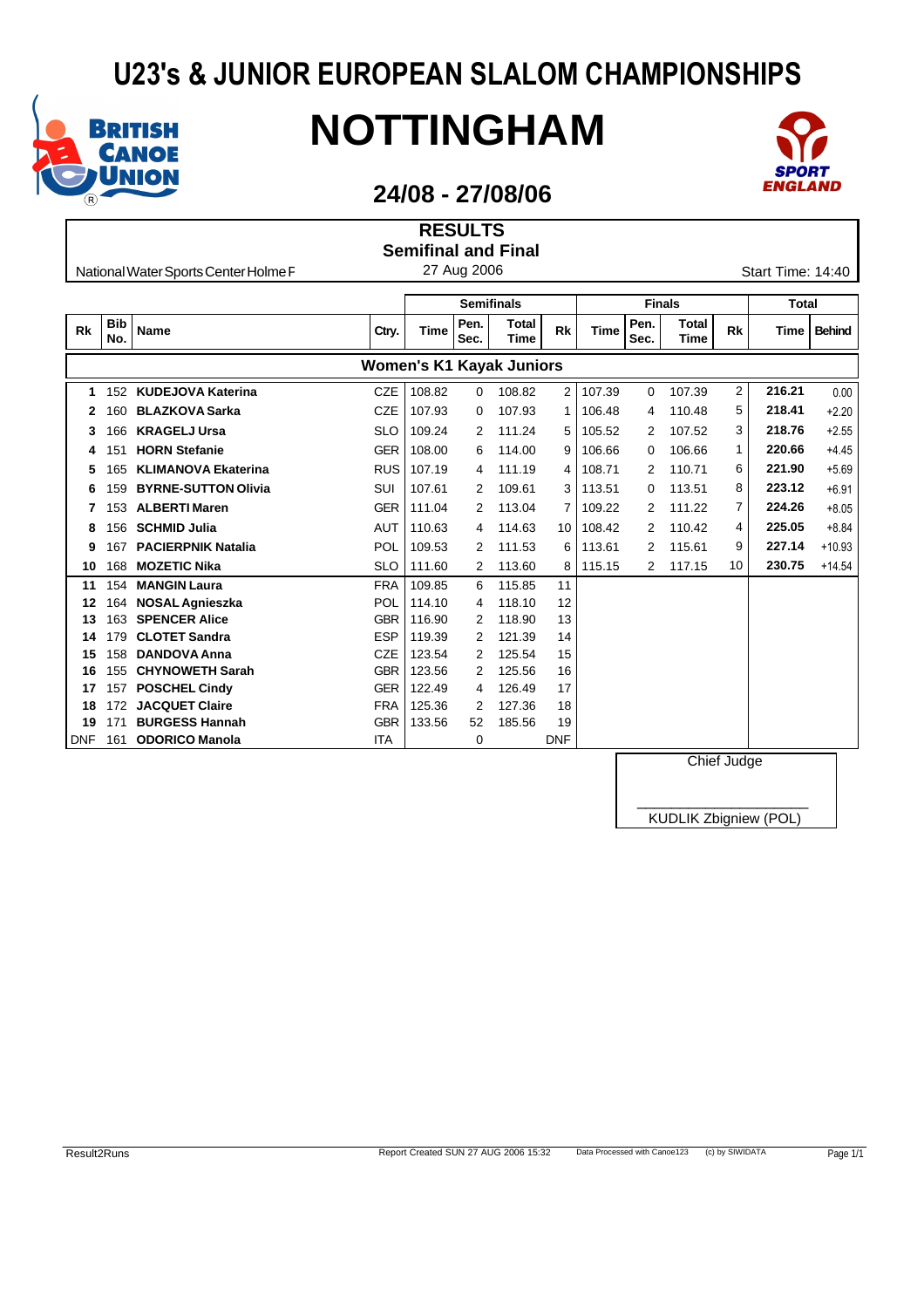

I

# **NOTTINGHAM**



### **24/08 - 27/08/06**

**RESULTS**

|           |                   |                                      |                            |        |              | <b>Semifinal and Final</b>  |    |        |              |                      |           |                   |               |
|-----------|-------------------|--------------------------------------|----------------------------|--------|--------------|-----------------------------|----|--------|--------------|----------------------|-----------|-------------------|---------------|
|           |                   | National Water Sports Center Holme F |                            |        | 27 Aug 2006  |                             |    |        |              |                      |           | Start Time: 15:00 |               |
|           |                   |                                      |                            |        |              |                             |    |        |              |                      |           |                   |               |
|           |                   |                                      |                            |        |              | <b>Semifinals</b>           |    |        |              | <b>Finals</b>        |           | <b>Total</b>      |               |
| <b>Rk</b> | <b>Bib</b><br>No. | <b>Name</b>                          | Ctry.                      | Time   | Pen.<br>Sec. | <b>Total</b><br><b>Time</b> | Rk | Time   | Pen.<br>Sec. | <b>Total</b><br>Time | <b>Rk</b> | Time              | <b>Behind</b> |
|           |                   |                                      | Women's K1 Kayak Under 23s |        |              |                             |    |        |              |                      |           |                   |               |
| 1         | 121               | <b>DUKATOVA Jana</b>                 | <b>SVK</b>                 | 100.69 | 0            | 100.69                      | 1  | 97.04  | 0            | 97.04                | 1         | 197.73            | 0.00          |
|           | 135               | <b>PFEIFER Melanie</b>               | <b>GER</b>                 | 101.13 | 0            | 101.13                      | 2  | 102.87 | 0            | 102.87               | 3         | 204.00            | $+6.27$       |
| З         | 122               | <b>UTZ Dorothee</b>                  | <b>GER</b>                 | 108.70 | 0            | 108.70                      | 9  | 100.38 | 0            | 100.38               | 2         | 209.08            | $+11.35$      |
| 4         | 131               | <b>CHOURRAUT Majalen</b>             | <b>ESP</b>                 | 104.78 | 2            | 106.78                      | 5  | 102.89 | 0            | 102.89               | 4         | 209.67            | $+11.94$      |
| 5         | 123               | <b>NEAVE Lizzie</b>                  | <b>GBR</b>                 | 104.35 | 0            | 104.35                      | 3  | 106.95 | 0            | 106.95               | 6         | 211.30            | $+13.57$      |
| 6         | 125               | <b>KHARITONOVA Marta</b>             | <b>RUS</b>                 | 103.85 | 4            | 107.85                      | 7  | 105.40 | 0            | 105.40               | 5         | 213.25            | $+15.52$      |
|           | 126               | <b>BENUSOVA Dana</b>                 | <b>SVK</b>                 | 107.00 | 0            | 107.00                      | 6  | 105.92 | 2            | 107.92               | 7         | 214.92            | $+17.19$      |
| 8         | 129               | <b>FER Emilie</b>                    | <b>FRA</b>                 | 104.56 | 2            | 106.56                      | 4  | 110.17 | 2            | 112.17               | 9         | 218.73            | $+21.00$      |
| 9         | 127               | <b>MOZETIC Nina</b>                  | <b>SLO</b>                 | 110.03 | 2            | 112.03                      | 10 | 106.30 | 2            | 108.30               | 8         | 220.33            | $+22.60$      |
| 10        | 130               | <b>HOSKOVA Katerina</b>              | <b>CZE</b>                 | 106.43 | 2            | 108.43                      | 8  | 108.15 | 8            | 116.15               | 10        | 224.58            | $+26.85$      |
| 11        | 133               | <b>DONINGTON Louise</b>              | <b>GBR</b>                 | 113.09 | $\Omega$     | 113.09                      | 11 |        |              |                      |           |                   |               |
| 12        | 128               | <b>LOUEN Mira</b>                    | <b>GER</b>                 | 109.44 | 4            | 113.44                      | 12 |        |              |                      |           |                   |               |
| 13        | 139               | <b>KASPAROVA Anna</b>                | <b>CZE</b>                 | 114.10 | 0            | 114.10                      | 13 |        |              |                      |           |                   |               |
| 14        | 136               | <b>LAFONT Marie Zelia</b>            | <b>FRA</b>                 | 110.89 | 4            | 114.89                      | 14 |        |              |                      |           |                   |               |
| 15        | 137               | <b>MEDON Joanna</b>                  | POL                        | 113.57 |              | 115.57                      | 15 |        |              |                      |           |                   |               |
| 16        | 143               | <b>PRENDIN Angela</b>                | <b>ITA</b>                 | 115.01 | 2            | 117.01                      | 16 |        |              |                      |           |                   |               |
| 17        | 134               | <b>BOUZIDI Carole</b>                | <b>FRA</b>                 | 113.79 | 4            | 117.79                      | 17 |        |              |                      |           |                   |               |
| 18        | 146               | <b>HARROWER Claire</b>               | <b>GBR</b>                 | 119.27 | 4            | 123.27                      | 18 |        |              |                      |           |                   |               |
| 19        | 124               | <b>MILCZAREK Malgorzata</b>          | POL                        | 106.76 | 52           | 158.76                      | 19 |        |              |                      |           |                   |               |
| 20        | 144               | <b>PEROVA Ekaterina</b>              | <b>RUS</b>                 | 109.20 | 54           | 163.20                      | 20 |        |              |                      |           |                   |               |

**20** 144 **PEROVA Ekaterina** RUS 109.20 54 163.20 20

Chief Judge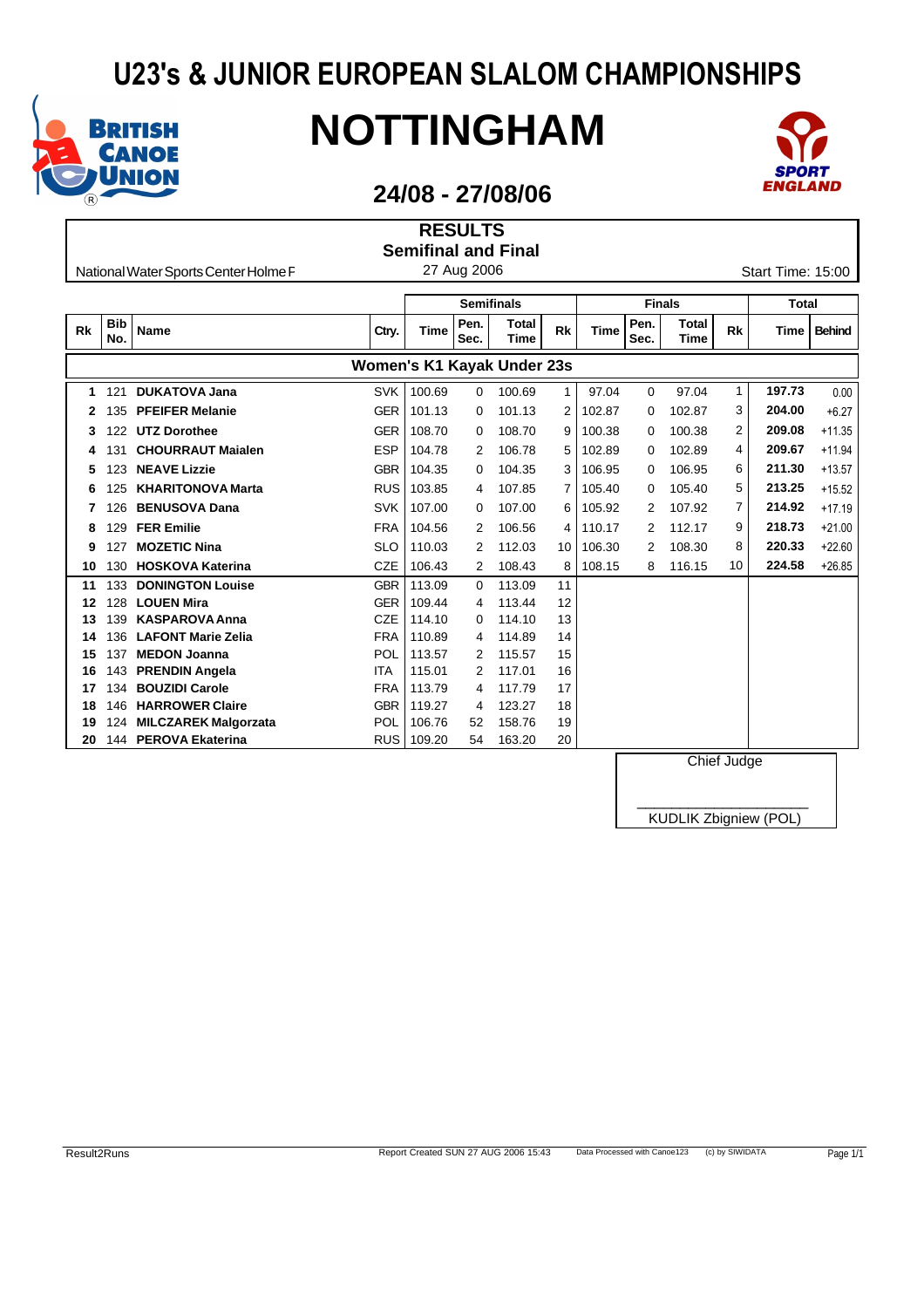

Г

# **NOTTINGHAM**



### **24/08 - 27/08/06**

|           |                   |                                        |            |             | <b>RESULTS</b>    |                                       |                |             |              |                      |           |                   |               |
|-----------|-------------------|----------------------------------------|------------|-------------|-------------------|---------------------------------------|----------------|-------------|--------------|----------------------|-----------|-------------------|---------------|
|           |                   |                                        |            |             |                   | <b>Semifinal and Final</b>            |                |             |              |                      |           |                   |               |
|           |                   | National Water Sports Center Holme F   |            |             | 27 Aug 2006       |                                       |                |             |              |                      |           | Start Time: 15:20 |               |
|           |                   |                                        |            |             | <b>Semifinals</b> |                                       |                |             |              | <b>Finals</b>        |           | <b>Total</b>      |               |
|           |                   |                                        |            |             |                   |                                       |                |             |              |                      |           |                   |               |
| <b>Rk</b> | <b>Bib</b><br>No. | <b>Name</b>                            | Ctry.      | <b>Time</b> | Pen.<br>Sec.      | <b>Total</b><br>Time                  | <b>Rk</b>      | <b>Time</b> | Pen.<br>Sec. | <b>Total</b><br>Time | <b>Rk</b> | Time              | <b>Behind</b> |
|           |                   |                                        |            |             |                   | <b>Men's C2 Canoe Doubles Juniors</b> |                |             |              |                      |           |                   |               |
|           | 287               | <b>GOTVALD Robert/VLCEK Jan</b>        | <b>CZE</b> | 109.45      | 4                 | 113.45                                | 3              | 108.34      | 0            | 108.34               | 1         | 221.79            | 0.00          |
| 2         | 281               | <b>BISO Hugo/PICCO Pierre</b>          | <b>FRA</b> | 109.09      | 2                 | 111.09                                | 1 <sup>1</sup> | 111.33      | 4            | 115.33               | 5         | 226.42            | $+4.63$       |
| 3         | 283               | <b>DEL Rey Yoan/GRANDEMANGE Arthur</b> | <b>FRA</b> | 107.47      | 4                 | 111.47                                | 2              | 111.18      | 4            | 115.18               | 4         | 226.65            | $+4.86$       |
| 4         | 284               | <b>KASPRZAK Marcin/KASPRZAK Karol</b>  | POL        | 109.66      | 4                 | 113.66                                | 4              | 112.36      | 2            | 114.36               | 3         | 228.02            | $+6.23$       |
| 5         | 297               | <b>TALJAT Saso/BOZIC Luka</b>          | <b>SLO</b> | 120.26      | 2                 | 122.26                                | 7              | 110.31      | 4            | 114.31               | 2         | 236.57            | $+14.78$      |
| 6         | 295               | <b>JANEZIC Jure/JANEZIC Anze</b>       | <b>SLO</b> | 120.14      | 2                 | 122.14                                | 6              | 114.60      | 4            | 118.60               | 6         | 240.74            | $+18.95$      |
|           | 291               | DOBROWOLSKI Dawid/WEGLARZ Dominik      | POL        | 114.93      | 2                 | 116.93                                | 5              | 131.01      | 4            | 135.01               | 8         | 251.94            | $+30.15$      |
| 8         | 290               | <b>KARLOVSKY Ondrej/JANE Jakub</b>     | <b>CZE</b> | 111.56      | 56                | 167.56                                | 8              | 116.88      | 4            | 120.88               | 7         | 288.44            | $+66.65$      |
| 9         | 292               | <b>OVEN Blaz/SLAPSAK Luka</b>          | <b>SLO</b> | 117.58      | 56                | 173.58                                | 9              | 128.53      | 14           | 142.53               | 9         | 316.11            | $+94.32$      |
| 10        | 289               | <b>SALAMON Michal/KWIATEK Grzegorz</b> | POL        |             | 0                 | CAP                                   |                |             |              | <b>DNS</b>           |           |                   |               |

Chief Judge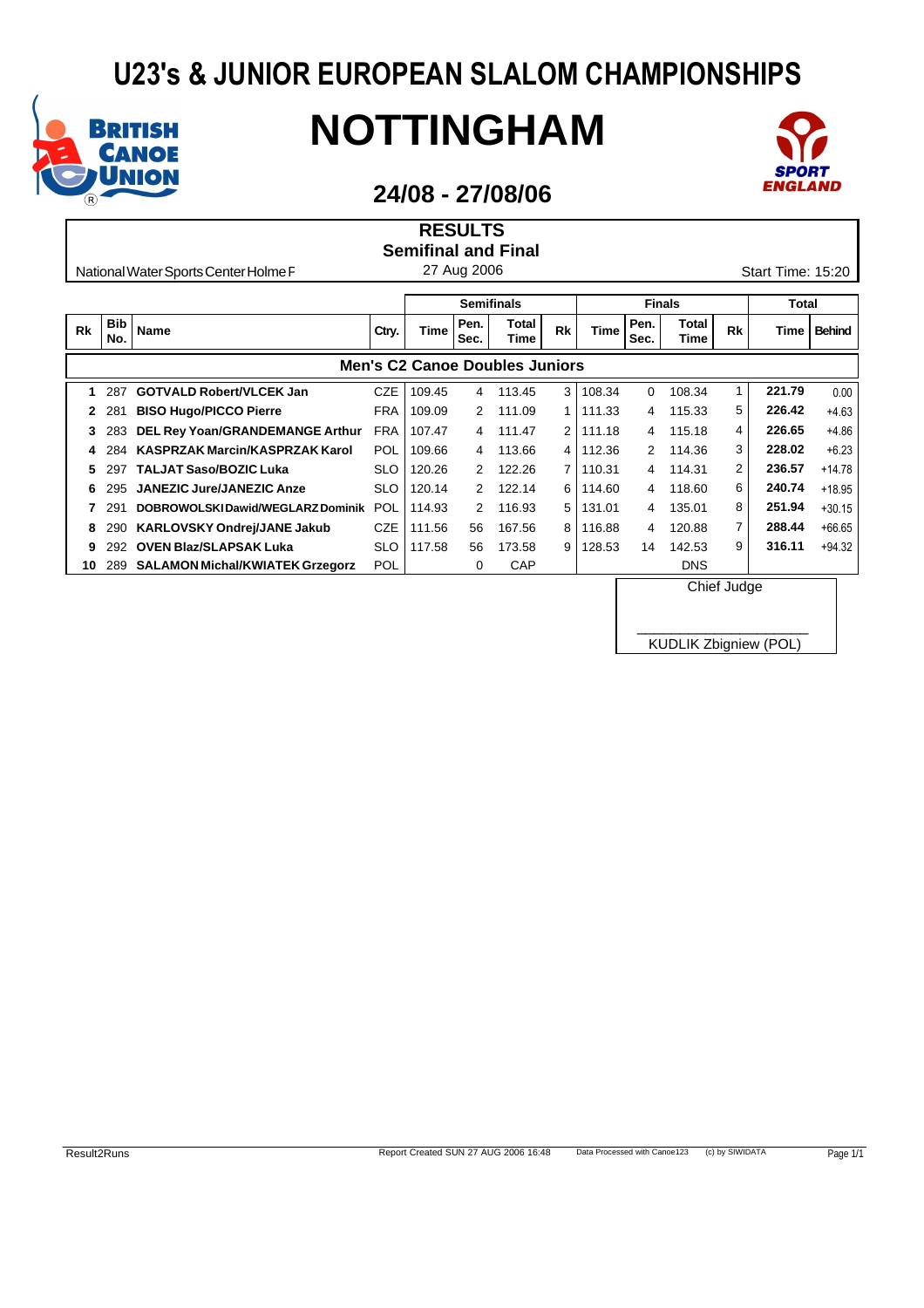

# **NOTTINGHAM**



### **24/08 - 27/08/06**

**RESULTS**

|    |                   |                                          |            |                            | .            |                                  |           |             |              |               |           |                   |               |
|----|-------------------|------------------------------------------|------------|----------------------------|--------------|----------------------------------|-----------|-------------|--------------|---------------|-----------|-------------------|---------------|
|    |                   |                                          |            | <b>Semifinal and Final</b> |              |                                  |           |             |              |               |           |                   |               |
|    |                   | National Water Sports Center Holme F     |            |                            | 27 Aug 2006  |                                  |           |             |              |               |           | Start Time: 15:40 |               |
|    |                   |                                          |            |                            |              |                                  |           |             |              |               |           |                   |               |
|    |                   |                                          |            |                            |              | <b>Semifinals</b>                |           |             |              | <b>Finals</b> |           | Total             |               |
| Rk | <b>Bib</b><br>No. | <b>Name</b>                              | Ctry.      | Time                       | Pen.<br>Sec. | Total<br>Time                    | <b>Rk</b> | <b>Time</b> | Pen.<br>Sec. | Total<br>Time | <b>Rk</b> | Time              | <b>Behind</b> |
|    |                   |                                          |            |                            |              | Men's C2 Canoe Doubles Under 23s |           |             |              |               |           |                   |               |
| 1  | 251               | <b>KUCERA Tomas/BATIK Jan</b>            | <b>SVK</b> | 100.39                     | 0            | 100.39                           | 1         | 100.62      | 0            | 100.62        | 1         | 201.01            | 0.00          |
| 2  | 260               | VOYEMANTMathieu/TROQUENETDanien          | <b>FRA</b> | 101.55                     | 0            | 101.55                           | 2         | 102.83      | 0            | 102.83        | 3         | 204.38            | $+3.37$       |
| 3  | 259               | <b>VLCEK Ladislav/HAMMER Martin</b>      | <b>CZE</b> | 102.15                     | 2            | 104.15                           | 3         | 102.63      | 2            | 104.63        | 5         | 208.78            | $+7.77$       |
| 4  | 253               | <b>POCHWALA Marcin/SARNA Pawel</b>       | POL        | 105.42                     | 0            | 105.42                           | 4         | 102.18      | 2            | 104.18        | 4         | 209.60            | $+8.59$       |
| 5. | 265               | <b>FLORENCE Fraser/MARSHALL Adam</b>     | <b>GBR</b> | 105.82                     | $\Omega$     | 105.82                           | 5         | 103.03      | 2            | 105.03        | 6         | 210.85            | $+9.84$       |
| 6  | 254               | <b>KUZNETSOV Mikhail/LARIONOV Dmitry</b> | <b>RUS</b> | 110.97                     | 2            | 112.97                           | 7         | 99.75       | 2            | 101.75        | 2         | 214.72            | $+13.71$      |
|    | 255               | <b>JUNKER Daniel/KRENZER Martin</b>      | <b>GER</b> | 107.91                     | 4            | 111.91                           | 6         | 111.47      | 2            | 113.47        | 9         | 225.38            | $+24.37$      |
| 8  | 261               | <b>KOPLIK Tomas/VRZAN Jakub</b>          | <b>CZE</b> | 104.70                     | 50           | 154.70                           | 9         | 106.30      | 4            | 110.30        | 8         | 265.00            | $+63.99$      |
| 9  | 256               | <b>KLAUSS Gauthier/PECHE Matthieu</b>    | FRA        | 124.92                     | 4            | 128.92                           | 8         | 103.86      | 54           | 157.86        | 10        | 286.78            | $+85.77$      |

**10** 252 **FOUGERE Mathieu/FOUGERE Thomas** FRA 126.83 200 326.83 10 103.04 6 109.04 7 **435.87** +234.86

Chief Judge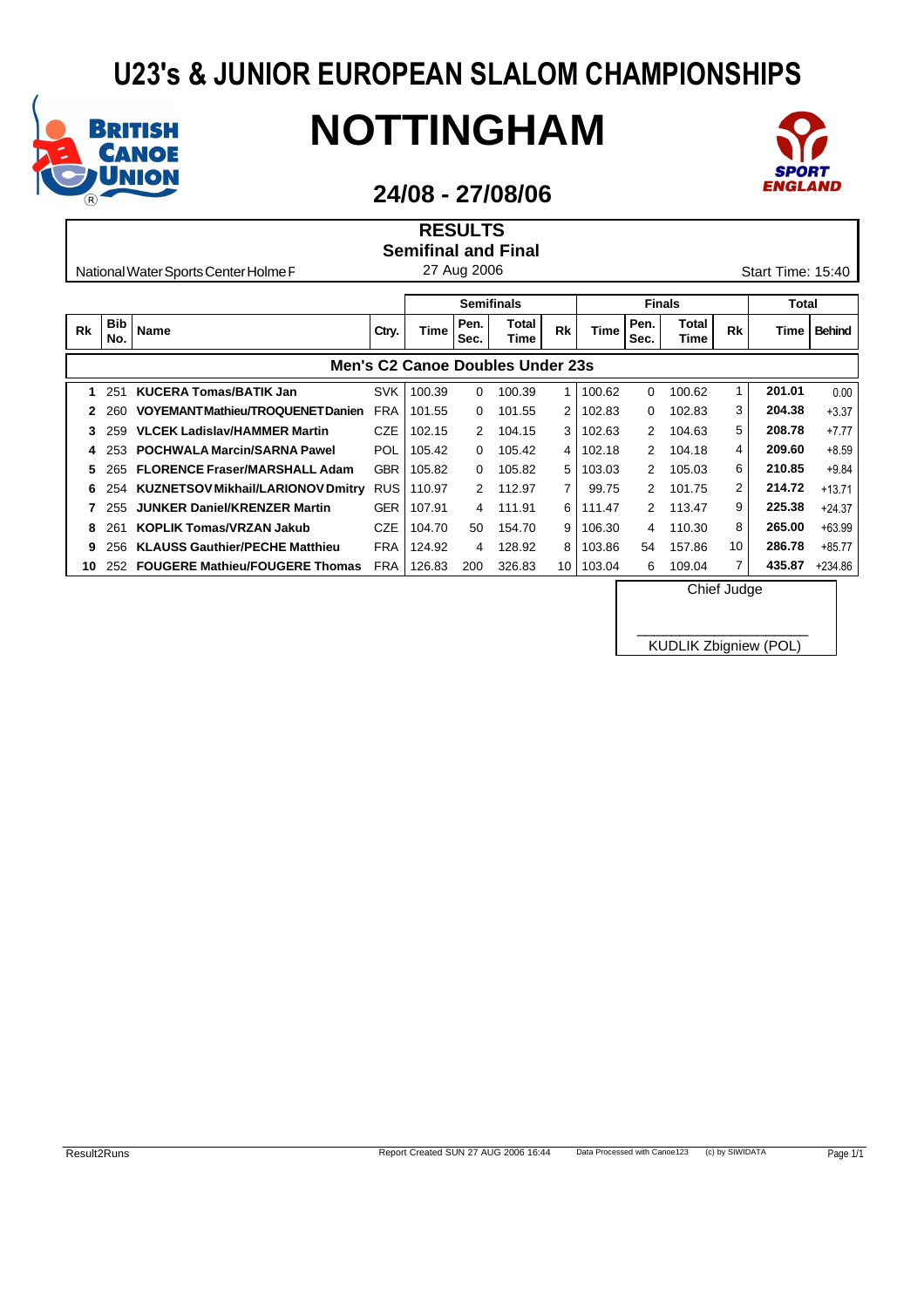

## **NOTTINGHAM**



#### **24/08 - 27/08/06**

|    |            |                                        |            |        | <b>RESULTS</b> |                                      |    |        |      |               |    |                   |               |
|----|------------|----------------------------------------|------------|--------|----------------|--------------------------------------|----|--------|------|---------------|----|-------------------|---------------|
|    |            |                                        |            |        |                | <b>Semifinal and Final</b>           |    |        |      |               |    |                   |               |
|    |            | National Water Sports Center Holme F   |            |        | 27 Aug 2006    |                                      |    |        |      |               |    | Start Time: 16:00 |               |
|    |            |                                        |            |        |                |                                      |    |        |      |               |    |                   |               |
|    |            |                                        |            |        |                | <b>Semifinals</b>                    |    |        |      | <b>Finals</b> |    | Total             |               |
| Rk | <b>Bib</b> | Name                                   | Ctry.      | Time   | Pen.           | Total                                | Rk | Time   | Pen. | <b>Total</b>  | Rk | Time              | <b>Behind</b> |
|    | No.        |                                        |            |        | Sec.           | Time                                 |    |        | Sec. | Time          |    |                   |               |
|    |            |                                        |            |        |                | <b>Men's K1 Kayak Single Juniors</b> |    |        |      |               |    |                   |               |
| 1  | 65         | <b>VONDRA Jan</b>                      | <b>CZE</b> | 94.24  | 0              | 94.24                                | 2  | 92.03  | 0    | 92.03         | 1  | 186.27            | 0.00          |
| 2  | 63         | <b>DELFOUR Lucien</b>                  | <b>FRA</b> | 93.95  | 0              | 93.95                                | 1  | 95.56  | 0    | 95.56         | 3  | 189.51            | $+3.24$       |
| 3  | 62         | <b>POLACZYK Mateusz</b>                | POL        | 93.06  | 4              | 97.06                                | 4  | 95.04  | 0    | 95.04         | 2  | 192.10            | $+5.83$       |
| 4  | 84         | <b>SALSAS Josep</b>                    | ESP        | 97.21  | 0              | 97.21                                | 6  | 93.78  | 2    | 95.78         | 4  | 192.99            | $+6.72$       |
| 5  | 85         | <b>GUILLAUME Benoit</b>                | <b>FRA</b> | 93.86  | 2              | 95.86                                | 3  | 97.46  | 2    | 99.46         | 6  | 195.32            | $+9.05$       |
|    |            |                                        |            |        |                |                                      |    |        |      |               | 5  | 196.46            |               |
| 6  | 83         | <b>DORONIN Evgeny</b>                  | <b>RUS</b> | 96.95  | 2              | 98.95                                | 9  | 95.51  | 2    | 97.51         |    |                   | $+10.19$      |
| 7  | 66         | <b>ARTELJ Simon</b>                    | SLO        | 95.20  | 2              | 97.20                                | 5  | 94.86  | 6    | 100.86        | 7  | 198.06            | $+11.79$      |
| 8  | 71         | <b>MASLANAKTomas</b>                   | <b>CZE</b> | 98.58  | 0              | 98.58                                | 8  | 99.59  | 6    | 105.59        | 8  | 204.17            | $+17.90$      |
| 9  | 86         | <b>POLACZYK Lukasz</b>                 | POL        | 97.77  | 0              | 97.77                                | 7  | 109.25 | 0    | 109.25        | 10 | 207.02            | $+20.75$      |
| 10 | 92         | <b>EYGEL Pavel</b>                     | <b>RUS</b> | 94.95  | 4              | 98.95                                | 9  | 98.42  | 10   | 108.42        | 9  | 207.37            | $+21.10$      |
| 11 | 91         | <b>JONES Toby</b>                      | GBR        | 97.72  | 2              | 99.72                                | 11 |        |      |               |    |                   |               |
| 12 | 69         | <b>PRINDIS Vit</b>                     | <b>CZE</b> | 96.02  | 4              | 100.02                               | 12 |        |      |               |    |                   |               |
| 13 | 70         | <b>BOVE Quentin</b>                    | <b>FRA</b> | 98.17  | 2              | 100.17                               | 13 |        |      |               |    |                   |               |
| 14 | 89         | <b>AKINYEMI Jonathan</b>               | <b>GBR</b> | 96.60  | 4              | 100.60                               | 14 |        |      |               |    |                   |               |
| 15 | 73         | <b>CHOJNOWSKI Jakub</b>                | POL        | 99.88  | 2              | 101.88                               | 15 |        |      |               |    |                   |               |
| 16 | 88         | <b>JANCEK Jan</b>                      | <b>SVK</b> | 99.98  | 2              | 101.98                               | 16 |        |      |               |    |                   |               |
| 17 | 78         | <b>MAYR Lukas</b>                      | ITA        | 100.27 | 2              | 102.27                               | 17 |        |      |               |    |                   |               |
| 18 | 82         | <b>BABUIN Marco</b>                    | <b>ITA</b> | 100.61 | 2              | 102.61                               | 18 |        |      |               |    |                   |               |
| 19 | 80         | <b>CRESPO Joan</b>                     | <b>ESP</b> | 102.82 | 0              | 102.82                               | 19 |        |      |               |    |                   |               |
| 20 | 76         | <b>ONTKO Tomas</b>                     | <b>SVK</b> | 100.93 | 2              | 102.93                               | 20 |        |      |               |    |                   |               |
| 21 | 77         | <b>CHABBEY Adrien</b>                  | SUI        | 99.23  | 4              | 103.23                               | 21 |        |      |               |    |                   |               |
| 22 | 74         | <b>LESIAK Matic</b>                    | SLO        | 101.87 | 2              | 103.87                               | 22 |        |      |               |    |                   |               |
| 23 | 98         | <b>WAHLEN Fredrik</b>                  | SWE        | 104.27 | 0              | 104.27                               | 23 |        |      |               |    |                   |               |
| 24 | 79         | <b>WESSELINK Bas</b>                   | NED        | 104.48 | 0              | 104.48                               | 24 |        |      |               |    |                   |               |
| 25 | 90         | <b>DIEZ-CANEDO Alberto</b>             | <b>ESP</b> | 106.20 | 0              | 106.20                               | 25 |        |      |               |    |                   |               |
| 26 | 68         | <b>BROVINSKY Gregor</b>                | <b>SLO</b> | 98.21  | 8              | 106.21                               | 26 |        |      |               |    |                   |               |
| 27 | 87         | <b>MENKE Stefan</b>                    | GER        | 102.22 | 4              | 106.22                               | 27 |        |      |               |    |                   |               |
| 28 | 75         | <b>LIPPEK Anton</b>                    | GBR        | 102.93 | 4              | 106.93                               | 28 |        |      |               |    |                   |               |
| 29 | 96         | <b>SABOL Viliam</b>                    | <b>SVK</b> | 103.30 | 4              | 107.30                               | 29 |        |      |               |    |                   |               |
| 30 | 64         | <b>RAIBA Omar</b>                      | ITA        | 101.46 | 6              | 107.46                               | 30 |        |      |               |    |                   |               |
| 31 |            | 94 ROELOFS Mike                        | NED I      | 106.65 | 4              | 110.65                               | 31 |        |      |               |    |                   |               |
| 32 |            | 106 OHRSTROM Isak                      | SWE        | 110.92 | 2              | 112.92                               | 32 |        |      |               |    |                   |               |
| 33 | 93         | <b>WYSS Robin</b>                      | SUI        | 113.72 | 2              | 115.72                               | 33 |        |      |               |    |                   |               |
| 34 |            | 103 KOSTOULAS-KARAKATSANIS Stavros GRE |            | 109.07 | 8              | 117.07                               | 34 |        |      |               |    |                   |               |
| 35 | 81         | <b>BANDELIER Guillaume</b>             | SUI        | 102.31 | 50             | 152.31                               | 35 |        |      |               |    |                   |               |
| 36 | 67         | <b>BRABENDER Sven</b>                  | GER        | 105.36 | 50             | 155.36                               | 36 |        |      |               |    |                   |               |
| 37 |            | 102 AFANASEV Aleksey                   | RUS        | 102.02 | 54             | 156.02                               | 37 |        |      |               |    |                   |               |
| 38 |            | 104 SPATHON Patrik                     | SWE        | 105.45 | 52             | 157.45                               | 38 |        |      |               |    |                   |               |
| 39 | 97         | <b>MRKOCI Marko</b>                    | <b>CRO</b> | 106.99 | 56             | 162.99                               | 39 |        |      |               |    |                   |               |
| 40 | 99         | <b>KALTSIS Marios</b>                  | GRE        | 109.27 | 56             | 165.27                               | 40 |        |      |               |    |                   |               |

Chief Judge

 $\overline{ }$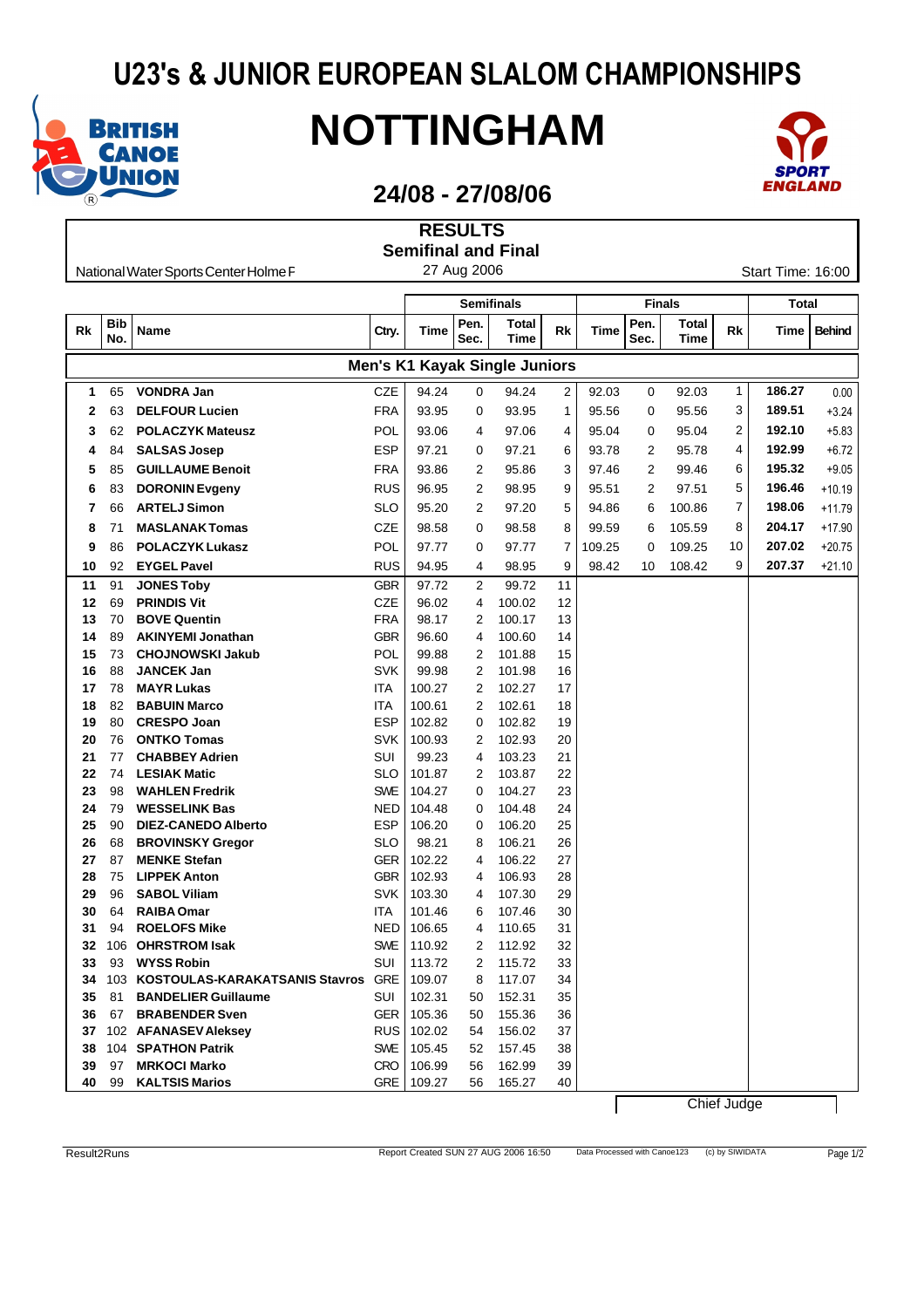

# **NOTTINGHAM**



### **24/08 - 27/08/06**

| <b>RESULTS</b><br><b>Semifinal and Final</b> |                                                                                                                                                                                                     |  |  |  |  |                   |  |  |  |               |  |              |  |  |
|----------------------------------------------|-----------------------------------------------------------------------------------------------------------------------------------------------------------------------------------------------------|--|--|--|--|-------------------|--|--|--|---------------|--|--------------|--|--|
|                                              | 27 Aug 2006<br>Start Time: 16:00<br>National Water Sports Center Holme F                                                                                                                            |  |  |  |  |                   |  |  |  |               |  |              |  |  |
|                                              |                                                                                                                                                                                                     |  |  |  |  | <b>Semifinals</b> |  |  |  | <b>Finals</b> |  | <b>Total</b> |  |  |
| <b>Rk</b>                                    | <b>Bib</b><br><b>Total</b><br>Pen.<br>Pen.<br>Total<br><b>Time</b><br><b>Time</b><br><b>Rk</b><br><b>Rk</b><br><b>Behind</b><br>Name<br>Ctry.<br>Time<br>No.<br>Sec.<br><b>Time</b><br>Time<br>Sec. |  |  |  |  |                   |  |  |  |               |  |              |  |  |
| <b>Men's K1 Kayak Single Juniors</b>         |                                                                                                                                                                                                     |  |  |  |  |                   |  |  |  |               |  |              |  |  |
|                                              |                                                                                                                                                                                                     |  |  |  |  |                   |  |  |  |               |  |              |  |  |

KUDLIK Zbigniew (POL)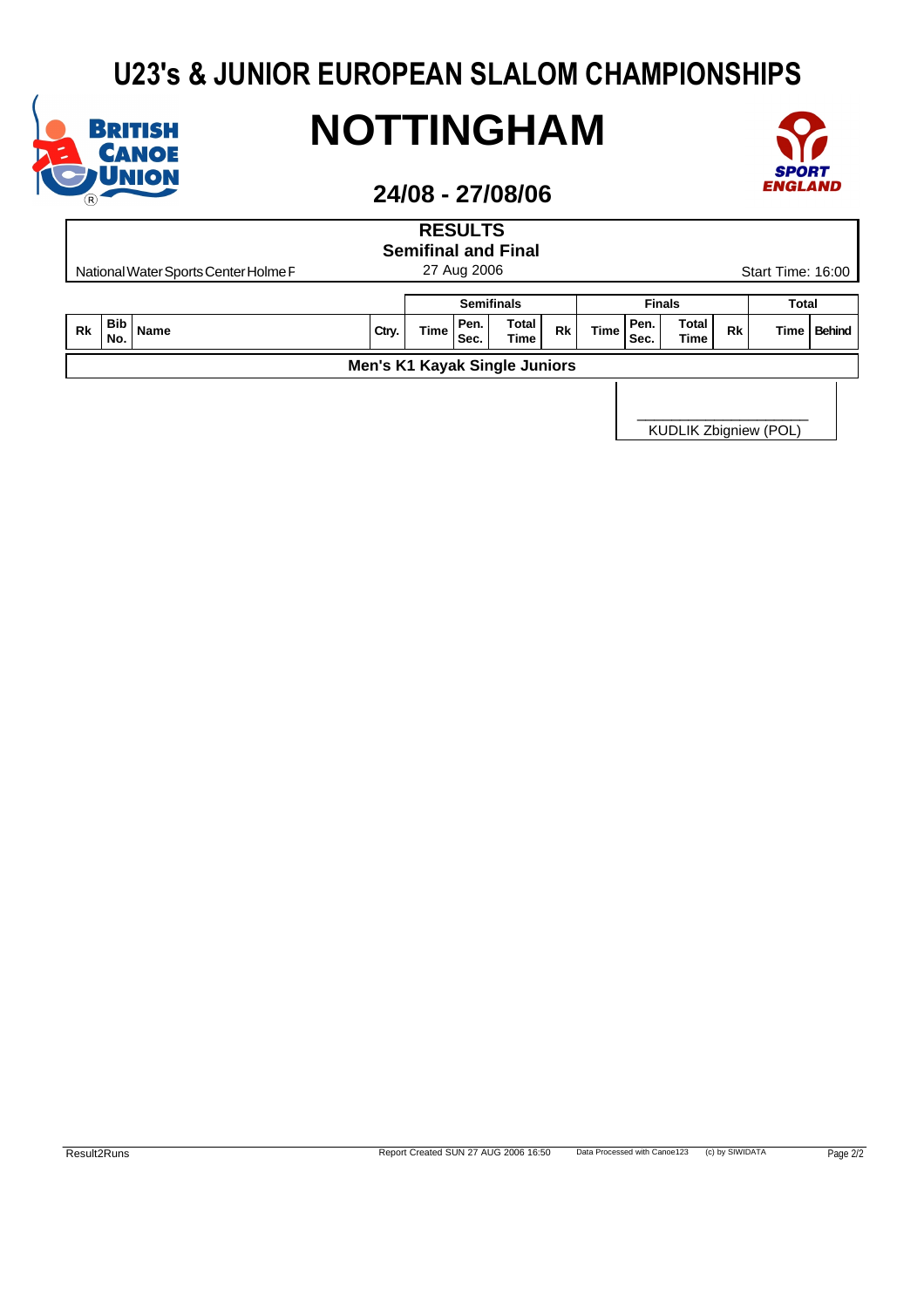

## **NOTTINGHAM**



### **24/08 - 27/08/06**

| <b>Semifinal and Final</b><br>27 Aug 2006<br>Start Time: 16:20<br>National Water Sports Center Holme F<br><b>Semifinals</b><br><b>Finals</b><br><b>Total</b><br>Pen.<br>Pen.<br><b>Total</b><br><b>Bib</b><br>Total<br>Name<br>Rk<br>Rk<br>Rk<br>Ctry.<br>Time<br>Time<br>Time<br>Sec.<br>Sec.<br>Time<br>No.<br>Time<br>Men's K1 Kayak Single Under 23s<br>1<br>179.52<br><b>SLO</b><br><b>KAUZER Peter</b><br>89.61<br>91.61<br>4<br>87.91<br>0<br>87.91<br>10<br>2<br>1<br>5<br>POL<br>180.16<br><b>POPIELA Dariusz</b><br>88.39<br>0<br>88.39<br>$\mathbf{1}$<br>91.77<br>91.77<br>2<br>4<br>0<br>3<br>180.33<br><b>MOLMENTI Daniele</b><br><b>ITA</b><br>89.33<br>89.33<br>3<br>89.00<br>2<br>91.00<br>3<br>1<br>0<br>181.35<br>POL<br>6<br>88.96<br>88.96<br>2<br>88.39<br>92.39<br>2<br><b>POLACZYK Grzegorz</b><br>0<br>4<br>4<br>2<br>183.46<br><b>HILGERT Lubos</b><br>CZE<br>93.10<br>93.10<br>8<br>90.36<br>90.36<br>5<br>9<br>0<br>0<br>4<br>186.05<br>21<br><b>LUSCHER Noritz</b><br>SUI<br>94.51<br>94.51<br>91.54<br>91.54<br>6<br>0<br>10<br>0<br><b>CZE</b><br>186.05<br><b>HRADILEK Vavrinec</b><br>91.65<br>91.65<br>5<br>94.40<br>7<br>0<br>94.40<br>0<br>7<br>12<br>190.64<br>ITA<br>92.38<br>92.38<br>7<br>98.26<br>9<br>6<br><b>GHENO Enrico</b><br>0<br>96.26<br>2<br>8<br>190.90<br><b>CZE</b><br>8<br>9<br><b>KUBRICAN Lukas</b><br>93.46<br>93.46<br>9<br>93.44<br>4<br>97.44<br>7<br>0<br>192.90<br><b>MEGLIC Jure</b><br>10<br>23<br>SLO<br>90.05<br>2<br>92.05<br>6<br>94.85<br>100.85<br>10<br>6<br><b>RUS</b><br>$\mathbf 0$<br>22<br><b>CHABAKIN Mikhail</b><br>94.70<br>94.70<br>11<br>11<br><b>SLO</b><br>12<br>30<br><b>PETERLIN Janos</b><br>95.15<br>95.15<br>12<br>0<br><b>AGEENKO Mikhail</b><br>RUS<br>93.50<br>2<br>95.50<br>13<br>13<br>14<br><b>CRO</b><br><b>MULIC Dinko</b><br>$\overline{2}$<br>14<br>14<br>19<br>93.63<br>95.63<br><b>GBR</b><br>43<br><b>MARSHALL Andrew</b><br>93.74<br>2<br>95.74<br>15<br>15<br><b>ESP</b><br>16<br>5<br>95.85<br>0<br>95.85<br>16<br><b>DIEZ Ander</b><br><b>GER</b><br>34<br><b>SUSSENBACH Robert</b><br>95.86<br>95.86<br>17<br>17<br>0<br><b>KANISCAK Kamil</b><br>SVK<br>93.87<br>$\overline{2}$<br>95.87<br>18<br>18<br>17<br><b>DOBY Renaud</b><br><b>FRA</b><br>95.93<br>95.93<br>19<br>19<br>24<br>0<br><b>HITCHEN Greg</b><br>GBR<br>93.94<br>2<br>95.94<br>20<br>20<br>32<br><b>GBR</b><br>21<br>28<br><b>HADFIELD Andy</b><br>96.54<br>96.54<br>21<br>0<br>25<br><b>CIBAK Michal</b><br>SVK<br>92.88<br>22<br>22<br>4<br>96.88<br>ITA<br>93.20<br>97.20<br>23<br>23<br>18<br><b>ROMEO Andrea</b><br>4<br><b>FRA</b><br>24<br><b>BOURLIAUD Pierre</b><br>2<br>24<br>13<br>95.76<br>97.76<br>POR<br>95.93<br>2<br>97.93<br>25<br>25<br>49<br>SILVA Ivan<br><b>EWALD Jens</b><br>GER<br>92.18<br>98.18<br>26<br>26<br>3<br>6<br><b>IRL</b><br>27<br>27<br>44<br><b>HEURTEAU Ciaran</b><br>96.58<br>2<br>98.58<br>28<br><b>POTOCNY Marcel</b><br>SVK<br>92.77<br>98.77<br>28<br>8<br>6<br>29<br><b>RUS</b><br>95.18<br>99.18<br>29<br>39<br><b>VOSKOBOYNIKOV Egor</b><br>4<br>30<br><b>GER</b><br>30<br>15<br>93.19<br>99.19<br><b>KRAUS Jurgen</b><br>6<br><b>BRON Cedric</b><br>SUI<br>97.00<br>101.00<br>31<br>31<br>40<br>4<br><b>REVECHE Raphael</b><br><b>FRA</b><br>97.62<br>101.62<br>32<br>32<br>16<br>4<br><b>POLACZYK Henryk</b><br>POL<br>98.53<br>102.53<br>33<br>11<br>33<br>4<br>34<br>27<br><b>BOUTEN Robert</b><br><b>NED</b><br>97.86<br>103.86<br>34<br>6<br><b>NED</b><br>98.12<br>35<br><b>FONTEYN Jasper</b><br>104.12<br>35<br>37<br>6<br>36<br><b>EPLINGER Alexander</b><br>AUT<br>104.29<br>26<br>102.29<br>2<br>36<br><b>ESP</b><br>37<br>31<br><b>SARASOLA Mikel</b><br>97.31<br>105.31<br>37<br>8 |  |  | <b>RESULTS</b> |  |  |  |               |
|----------------------------------------------------------------------------------------------------------------------------------------------------------------------------------------------------------------------------------------------------------------------------------------------------------------------------------------------------------------------------------------------------------------------------------------------------------------------------------------------------------------------------------------------------------------------------------------------------------------------------------------------------------------------------------------------------------------------------------------------------------------------------------------------------------------------------------------------------------------------------------------------------------------------------------------------------------------------------------------------------------------------------------------------------------------------------------------------------------------------------------------------------------------------------------------------------------------------------------------------------------------------------------------------------------------------------------------------------------------------------------------------------------------------------------------------------------------------------------------------------------------------------------------------------------------------------------------------------------------------------------------------------------------------------------------------------------------------------------------------------------------------------------------------------------------------------------------------------------------------------------------------------------------------------------------------------------------------------------------------------------------------------------------------------------------------------------------------------------------------------------------------------------------------------------------------------------------------------------------------------------------------------------------------------------------------------------------------------------------------------------------------------------------------------------------------------------------------------------------------------------------------------------------------------------------------------------------------------------------------------------------------------------------------------------------------------------------------------------------------------------------------------------------------------------------------------------------------------------------------------------------------------------------------------------------------------------------------------------------------------------------------------------------------------------------------------------------------------------------------------------------------------------------------------------------------------------------------------------------------------------------------------------------------------------------------------------------------------------------------------------------------------------------------------------------------------------------------------------------------------------------------------------------------------------------------------------------------------------------------------------------------------------------------------------------------------------------------------|--|--|----------------|--|--|--|---------------|
|                                                                                                                                                                                                                                                                                                                                                                                                                                                                                                                                                                                                                                                                                                                                                                                                                                                                                                                                                                                                                                                                                                                                                                                                                                                                                                                                                                                                                                                                                                                                                                                                                                                                                                                                                                                                                                                                                                                                                                                                                                                                                                                                                                                                                                                                                                                                                                                                                                                                                                                                                                                                                                                                                                                                                                                                                                                                                                                                                                                                                                                                                                                                                                                                                                                                                                                                                                                                                                                                                                                                                                                                                                                                                                                            |  |  |                |  |  |  |               |
|                                                                                                                                                                                                                                                                                                                                                                                                                                                                                                                                                                                                                                                                                                                                                                                                                                                                                                                                                                                                                                                                                                                                                                                                                                                                                                                                                                                                                                                                                                                                                                                                                                                                                                                                                                                                                                                                                                                                                                                                                                                                                                                                                                                                                                                                                                                                                                                                                                                                                                                                                                                                                                                                                                                                                                                                                                                                                                                                                                                                                                                                                                                                                                                                                                                                                                                                                                                                                                                                                                                                                                                                                                                                                                                            |  |  |                |  |  |  |               |
|                                                                                                                                                                                                                                                                                                                                                                                                                                                                                                                                                                                                                                                                                                                                                                                                                                                                                                                                                                                                                                                                                                                                                                                                                                                                                                                                                                                                                                                                                                                                                                                                                                                                                                                                                                                                                                                                                                                                                                                                                                                                                                                                                                                                                                                                                                                                                                                                                                                                                                                                                                                                                                                                                                                                                                                                                                                                                                                                                                                                                                                                                                                                                                                                                                                                                                                                                                                                                                                                                                                                                                                                                                                                                                                            |  |  |                |  |  |  |               |
|                                                                                                                                                                                                                                                                                                                                                                                                                                                                                                                                                                                                                                                                                                                                                                                                                                                                                                                                                                                                                                                                                                                                                                                                                                                                                                                                                                                                                                                                                                                                                                                                                                                                                                                                                                                                                                                                                                                                                                                                                                                                                                                                                                                                                                                                                                                                                                                                                                                                                                                                                                                                                                                                                                                                                                                                                                                                                                                                                                                                                                                                                                                                                                                                                                                                                                                                                                                                                                                                                                                                                                                                                                                                                                                            |  |  |                |  |  |  |               |
|                                                                                                                                                                                                                                                                                                                                                                                                                                                                                                                                                                                                                                                                                                                                                                                                                                                                                                                                                                                                                                                                                                                                                                                                                                                                                                                                                                                                                                                                                                                                                                                                                                                                                                                                                                                                                                                                                                                                                                                                                                                                                                                                                                                                                                                                                                                                                                                                                                                                                                                                                                                                                                                                                                                                                                                                                                                                                                                                                                                                                                                                                                                                                                                                                                                                                                                                                                                                                                                                                                                                                                                                                                                                                                                            |  |  |                |  |  |  | <b>Behind</b> |
|                                                                                                                                                                                                                                                                                                                                                                                                                                                                                                                                                                                                                                                                                                                                                                                                                                                                                                                                                                                                                                                                                                                                                                                                                                                                                                                                                                                                                                                                                                                                                                                                                                                                                                                                                                                                                                                                                                                                                                                                                                                                                                                                                                                                                                                                                                                                                                                                                                                                                                                                                                                                                                                                                                                                                                                                                                                                                                                                                                                                                                                                                                                                                                                                                                                                                                                                                                                                                                                                                                                                                                                                                                                                                                                            |  |  |                |  |  |  |               |
|                                                                                                                                                                                                                                                                                                                                                                                                                                                                                                                                                                                                                                                                                                                                                                                                                                                                                                                                                                                                                                                                                                                                                                                                                                                                                                                                                                                                                                                                                                                                                                                                                                                                                                                                                                                                                                                                                                                                                                                                                                                                                                                                                                                                                                                                                                                                                                                                                                                                                                                                                                                                                                                                                                                                                                                                                                                                                                                                                                                                                                                                                                                                                                                                                                                                                                                                                                                                                                                                                                                                                                                                                                                                                                                            |  |  |                |  |  |  | 0.00          |
|                                                                                                                                                                                                                                                                                                                                                                                                                                                                                                                                                                                                                                                                                                                                                                                                                                                                                                                                                                                                                                                                                                                                                                                                                                                                                                                                                                                                                                                                                                                                                                                                                                                                                                                                                                                                                                                                                                                                                                                                                                                                                                                                                                                                                                                                                                                                                                                                                                                                                                                                                                                                                                                                                                                                                                                                                                                                                                                                                                                                                                                                                                                                                                                                                                                                                                                                                                                                                                                                                                                                                                                                                                                                                                                            |  |  |                |  |  |  | $+0.64$       |
|                                                                                                                                                                                                                                                                                                                                                                                                                                                                                                                                                                                                                                                                                                                                                                                                                                                                                                                                                                                                                                                                                                                                                                                                                                                                                                                                                                                                                                                                                                                                                                                                                                                                                                                                                                                                                                                                                                                                                                                                                                                                                                                                                                                                                                                                                                                                                                                                                                                                                                                                                                                                                                                                                                                                                                                                                                                                                                                                                                                                                                                                                                                                                                                                                                                                                                                                                                                                                                                                                                                                                                                                                                                                                                                            |  |  |                |  |  |  | $+0.81$       |
|                                                                                                                                                                                                                                                                                                                                                                                                                                                                                                                                                                                                                                                                                                                                                                                                                                                                                                                                                                                                                                                                                                                                                                                                                                                                                                                                                                                                                                                                                                                                                                                                                                                                                                                                                                                                                                                                                                                                                                                                                                                                                                                                                                                                                                                                                                                                                                                                                                                                                                                                                                                                                                                                                                                                                                                                                                                                                                                                                                                                                                                                                                                                                                                                                                                                                                                                                                                                                                                                                                                                                                                                                                                                                                                            |  |  |                |  |  |  | $+1.83$       |
|                                                                                                                                                                                                                                                                                                                                                                                                                                                                                                                                                                                                                                                                                                                                                                                                                                                                                                                                                                                                                                                                                                                                                                                                                                                                                                                                                                                                                                                                                                                                                                                                                                                                                                                                                                                                                                                                                                                                                                                                                                                                                                                                                                                                                                                                                                                                                                                                                                                                                                                                                                                                                                                                                                                                                                                                                                                                                                                                                                                                                                                                                                                                                                                                                                                                                                                                                                                                                                                                                                                                                                                                                                                                                                                            |  |  |                |  |  |  | $+3.94$       |
|                                                                                                                                                                                                                                                                                                                                                                                                                                                                                                                                                                                                                                                                                                                                                                                                                                                                                                                                                                                                                                                                                                                                                                                                                                                                                                                                                                                                                                                                                                                                                                                                                                                                                                                                                                                                                                                                                                                                                                                                                                                                                                                                                                                                                                                                                                                                                                                                                                                                                                                                                                                                                                                                                                                                                                                                                                                                                                                                                                                                                                                                                                                                                                                                                                                                                                                                                                                                                                                                                                                                                                                                                                                                                                                            |  |  |                |  |  |  | $+6.53$       |
|                                                                                                                                                                                                                                                                                                                                                                                                                                                                                                                                                                                                                                                                                                                                                                                                                                                                                                                                                                                                                                                                                                                                                                                                                                                                                                                                                                                                                                                                                                                                                                                                                                                                                                                                                                                                                                                                                                                                                                                                                                                                                                                                                                                                                                                                                                                                                                                                                                                                                                                                                                                                                                                                                                                                                                                                                                                                                                                                                                                                                                                                                                                                                                                                                                                                                                                                                                                                                                                                                                                                                                                                                                                                                                                            |  |  |                |  |  |  |               |
|                                                                                                                                                                                                                                                                                                                                                                                                                                                                                                                                                                                                                                                                                                                                                                                                                                                                                                                                                                                                                                                                                                                                                                                                                                                                                                                                                                                                                                                                                                                                                                                                                                                                                                                                                                                                                                                                                                                                                                                                                                                                                                                                                                                                                                                                                                                                                                                                                                                                                                                                                                                                                                                                                                                                                                                                                                                                                                                                                                                                                                                                                                                                                                                                                                                                                                                                                                                                                                                                                                                                                                                                                                                                                                                            |  |  |                |  |  |  | $+6.53$       |
|                                                                                                                                                                                                                                                                                                                                                                                                                                                                                                                                                                                                                                                                                                                                                                                                                                                                                                                                                                                                                                                                                                                                                                                                                                                                                                                                                                                                                                                                                                                                                                                                                                                                                                                                                                                                                                                                                                                                                                                                                                                                                                                                                                                                                                                                                                                                                                                                                                                                                                                                                                                                                                                                                                                                                                                                                                                                                                                                                                                                                                                                                                                                                                                                                                                                                                                                                                                                                                                                                                                                                                                                                                                                                                                            |  |  |                |  |  |  | $+11.12$      |
|                                                                                                                                                                                                                                                                                                                                                                                                                                                                                                                                                                                                                                                                                                                                                                                                                                                                                                                                                                                                                                                                                                                                                                                                                                                                                                                                                                                                                                                                                                                                                                                                                                                                                                                                                                                                                                                                                                                                                                                                                                                                                                                                                                                                                                                                                                                                                                                                                                                                                                                                                                                                                                                                                                                                                                                                                                                                                                                                                                                                                                                                                                                                                                                                                                                                                                                                                                                                                                                                                                                                                                                                                                                                                                                            |  |  |                |  |  |  | $+11.38$      |
|                                                                                                                                                                                                                                                                                                                                                                                                                                                                                                                                                                                                                                                                                                                                                                                                                                                                                                                                                                                                                                                                                                                                                                                                                                                                                                                                                                                                                                                                                                                                                                                                                                                                                                                                                                                                                                                                                                                                                                                                                                                                                                                                                                                                                                                                                                                                                                                                                                                                                                                                                                                                                                                                                                                                                                                                                                                                                                                                                                                                                                                                                                                                                                                                                                                                                                                                                                                                                                                                                                                                                                                                                                                                                                                            |  |  |                |  |  |  | $+13.38$      |
|                                                                                                                                                                                                                                                                                                                                                                                                                                                                                                                                                                                                                                                                                                                                                                                                                                                                                                                                                                                                                                                                                                                                                                                                                                                                                                                                                                                                                                                                                                                                                                                                                                                                                                                                                                                                                                                                                                                                                                                                                                                                                                                                                                                                                                                                                                                                                                                                                                                                                                                                                                                                                                                                                                                                                                                                                                                                                                                                                                                                                                                                                                                                                                                                                                                                                                                                                                                                                                                                                                                                                                                                                                                                                                                            |  |  |                |  |  |  |               |
|                                                                                                                                                                                                                                                                                                                                                                                                                                                                                                                                                                                                                                                                                                                                                                                                                                                                                                                                                                                                                                                                                                                                                                                                                                                                                                                                                                                                                                                                                                                                                                                                                                                                                                                                                                                                                                                                                                                                                                                                                                                                                                                                                                                                                                                                                                                                                                                                                                                                                                                                                                                                                                                                                                                                                                                                                                                                                                                                                                                                                                                                                                                                                                                                                                                                                                                                                                                                                                                                                                                                                                                                                                                                                                                            |  |  |                |  |  |  |               |
|                                                                                                                                                                                                                                                                                                                                                                                                                                                                                                                                                                                                                                                                                                                                                                                                                                                                                                                                                                                                                                                                                                                                                                                                                                                                                                                                                                                                                                                                                                                                                                                                                                                                                                                                                                                                                                                                                                                                                                                                                                                                                                                                                                                                                                                                                                                                                                                                                                                                                                                                                                                                                                                                                                                                                                                                                                                                                                                                                                                                                                                                                                                                                                                                                                                                                                                                                                                                                                                                                                                                                                                                                                                                                                                            |  |  |                |  |  |  |               |
|                                                                                                                                                                                                                                                                                                                                                                                                                                                                                                                                                                                                                                                                                                                                                                                                                                                                                                                                                                                                                                                                                                                                                                                                                                                                                                                                                                                                                                                                                                                                                                                                                                                                                                                                                                                                                                                                                                                                                                                                                                                                                                                                                                                                                                                                                                                                                                                                                                                                                                                                                                                                                                                                                                                                                                                                                                                                                                                                                                                                                                                                                                                                                                                                                                                                                                                                                                                                                                                                                                                                                                                                                                                                                                                            |  |  |                |  |  |  |               |
|                                                                                                                                                                                                                                                                                                                                                                                                                                                                                                                                                                                                                                                                                                                                                                                                                                                                                                                                                                                                                                                                                                                                                                                                                                                                                                                                                                                                                                                                                                                                                                                                                                                                                                                                                                                                                                                                                                                                                                                                                                                                                                                                                                                                                                                                                                                                                                                                                                                                                                                                                                                                                                                                                                                                                                                                                                                                                                                                                                                                                                                                                                                                                                                                                                                                                                                                                                                                                                                                                                                                                                                                                                                                                                                            |  |  |                |  |  |  |               |
|                                                                                                                                                                                                                                                                                                                                                                                                                                                                                                                                                                                                                                                                                                                                                                                                                                                                                                                                                                                                                                                                                                                                                                                                                                                                                                                                                                                                                                                                                                                                                                                                                                                                                                                                                                                                                                                                                                                                                                                                                                                                                                                                                                                                                                                                                                                                                                                                                                                                                                                                                                                                                                                                                                                                                                                                                                                                                                                                                                                                                                                                                                                                                                                                                                                                                                                                                                                                                                                                                                                                                                                                                                                                                                                            |  |  |                |  |  |  |               |
|                                                                                                                                                                                                                                                                                                                                                                                                                                                                                                                                                                                                                                                                                                                                                                                                                                                                                                                                                                                                                                                                                                                                                                                                                                                                                                                                                                                                                                                                                                                                                                                                                                                                                                                                                                                                                                                                                                                                                                                                                                                                                                                                                                                                                                                                                                                                                                                                                                                                                                                                                                                                                                                                                                                                                                                                                                                                                                                                                                                                                                                                                                                                                                                                                                                                                                                                                                                                                                                                                                                                                                                                                                                                                                                            |  |  |                |  |  |  |               |
|                                                                                                                                                                                                                                                                                                                                                                                                                                                                                                                                                                                                                                                                                                                                                                                                                                                                                                                                                                                                                                                                                                                                                                                                                                                                                                                                                                                                                                                                                                                                                                                                                                                                                                                                                                                                                                                                                                                                                                                                                                                                                                                                                                                                                                                                                                                                                                                                                                                                                                                                                                                                                                                                                                                                                                                                                                                                                                                                                                                                                                                                                                                                                                                                                                                                                                                                                                                                                                                                                                                                                                                                                                                                                                                            |  |  |                |  |  |  |               |
|                                                                                                                                                                                                                                                                                                                                                                                                                                                                                                                                                                                                                                                                                                                                                                                                                                                                                                                                                                                                                                                                                                                                                                                                                                                                                                                                                                                                                                                                                                                                                                                                                                                                                                                                                                                                                                                                                                                                                                                                                                                                                                                                                                                                                                                                                                                                                                                                                                                                                                                                                                                                                                                                                                                                                                                                                                                                                                                                                                                                                                                                                                                                                                                                                                                                                                                                                                                                                                                                                                                                                                                                                                                                                                                            |  |  |                |  |  |  |               |
|                                                                                                                                                                                                                                                                                                                                                                                                                                                                                                                                                                                                                                                                                                                                                                                                                                                                                                                                                                                                                                                                                                                                                                                                                                                                                                                                                                                                                                                                                                                                                                                                                                                                                                                                                                                                                                                                                                                                                                                                                                                                                                                                                                                                                                                                                                                                                                                                                                                                                                                                                                                                                                                                                                                                                                                                                                                                                                                                                                                                                                                                                                                                                                                                                                                                                                                                                                                                                                                                                                                                                                                                                                                                                                                            |  |  |                |  |  |  |               |
|                                                                                                                                                                                                                                                                                                                                                                                                                                                                                                                                                                                                                                                                                                                                                                                                                                                                                                                                                                                                                                                                                                                                                                                                                                                                                                                                                                                                                                                                                                                                                                                                                                                                                                                                                                                                                                                                                                                                                                                                                                                                                                                                                                                                                                                                                                                                                                                                                                                                                                                                                                                                                                                                                                                                                                                                                                                                                                                                                                                                                                                                                                                                                                                                                                                                                                                                                                                                                                                                                                                                                                                                                                                                                                                            |  |  |                |  |  |  |               |
|                                                                                                                                                                                                                                                                                                                                                                                                                                                                                                                                                                                                                                                                                                                                                                                                                                                                                                                                                                                                                                                                                                                                                                                                                                                                                                                                                                                                                                                                                                                                                                                                                                                                                                                                                                                                                                                                                                                                                                                                                                                                                                                                                                                                                                                                                                                                                                                                                                                                                                                                                                                                                                                                                                                                                                                                                                                                                                                                                                                                                                                                                                                                                                                                                                                                                                                                                                                                                                                                                                                                                                                                                                                                                                                            |  |  |                |  |  |  |               |
|                                                                                                                                                                                                                                                                                                                                                                                                                                                                                                                                                                                                                                                                                                                                                                                                                                                                                                                                                                                                                                                                                                                                                                                                                                                                                                                                                                                                                                                                                                                                                                                                                                                                                                                                                                                                                                                                                                                                                                                                                                                                                                                                                                                                                                                                                                                                                                                                                                                                                                                                                                                                                                                                                                                                                                                                                                                                                                                                                                                                                                                                                                                                                                                                                                                                                                                                                                                                                                                                                                                                                                                                                                                                                                                            |  |  |                |  |  |  |               |
|                                                                                                                                                                                                                                                                                                                                                                                                                                                                                                                                                                                                                                                                                                                                                                                                                                                                                                                                                                                                                                                                                                                                                                                                                                                                                                                                                                                                                                                                                                                                                                                                                                                                                                                                                                                                                                                                                                                                                                                                                                                                                                                                                                                                                                                                                                                                                                                                                                                                                                                                                                                                                                                                                                                                                                                                                                                                                                                                                                                                                                                                                                                                                                                                                                                                                                                                                                                                                                                                                                                                                                                                                                                                                                                            |  |  |                |  |  |  |               |
|                                                                                                                                                                                                                                                                                                                                                                                                                                                                                                                                                                                                                                                                                                                                                                                                                                                                                                                                                                                                                                                                                                                                                                                                                                                                                                                                                                                                                                                                                                                                                                                                                                                                                                                                                                                                                                                                                                                                                                                                                                                                                                                                                                                                                                                                                                                                                                                                                                                                                                                                                                                                                                                                                                                                                                                                                                                                                                                                                                                                                                                                                                                                                                                                                                                                                                                                                                                                                                                                                                                                                                                                                                                                                                                            |  |  |                |  |  |  |               |
|                                                                                                                                                                                                                                                                                                                                                                                                                                                                                                                                                                                                                                                                                                                                                                                                                                                                                                                                                                                                                                                                                                                                                                                                                                                                                                                                                                                                                                                                                                                                                                                                                                                                                                                                                                                                                                                                                                                                                                                                                                                                                                                                                                                                                                                                                                                                                                                                                                                                                                                                                                                                                                                                                                                                                                                                                                                                                                                                                                                                                                                                                                                                                                                                                                                                                                                                                                                                                                                                                                                                                                                                                                                                                                                            |  |  |                |  |  |  |               |
|                                                                                                                                                                                                                                                                                                                                                                                                                                                                                                                                                                                                                                                                                                                                                                                                                                                                                                                                                                                                                                                                                                                                                                                                                                                                                                                                                                                                                                                                                                                                                                                                                                                                                                                                                                                                                                                                                                                                                                                                                                                                                                                                                                                                                                                                                                                                                                                                                                                                                                                                                                                                                                                                                                                                                                                                                                                                                                                                                                                                                                                                                                                                                                                                                                                                                                                                                                                                                                                                                                                                                                                                                                                                                                                            |  |  |                |  |  |  |               |
|                                                                                                                                                                                                                                                                                                                                                                                                                                                                                                                                                                                                                                                                                                                                                                                                                                                                                                                                                                                                                                                                                                                                                                                                                                                                                                                                                                                                                                                                                                                                                                                                                                                                                                                                                                                                                                                                                                                                                                                                                                                                                                                                                                                                                                                                                                                                                                                                                                                                                                                                                                                                                                                                                                                                                                                                                                                                                                                                                                                                                                                                                                                                                                                                                                                                                                                                                                                                                                                                                                                                                                                                                                                                                                                            |  |  |                |  |  |  |               |
|                                                                                                                                                                                                                                                                                                                                                                                                                                                                                                                                                                                                                                                                                                                                                                                                                                                                                                                                                                                                                                                                                                                                                                                                                                                                                                                                                                                                                                                                                                                                                                                                                                                                                                                                                                                                                                                                                                                                                                                                                                                                                                                                                                                                                                                                                                                                                                                                                                                                                                                                                                                                                                                                                                                                                                                                                                                                                                                                                                                                                                                                                                                                                                                                                                                                                                                                                                                                                                                                                                                                                                                                                                                                                                                            |  |  |                |  |  |  |               |
|                                                                                                                                                                                                                                                                                                                                                                                                                                                                                                                                                                                                                                                                                                                                                                                                                                                                                                                                                                                                                                                                                                                                                                                                                                                                                                                                                                                                                                                                                                                                                                                                                                                                                                                                                                                                                                                                                                                                                                                                                                                                                                                                                                                                                                                                                                                                                                                                                                                                                                                                                                                                                                                                                                                                                                                                                                                                                                                                                                                                                                                                                                                                                                                                                                                                                                                                                                                                                                                                                                                                                                                                                                                                                                                            |  |  |                |  |  |  |               |
|                                                                                                                                                                                                                                                                                                                                                                                                                                                                                                                                                                                                                                                                                                                                                                                                                                                                                                                                                                                                                                                                                                                                                                                                                                                                                                                                                                                                                                                                                                                                                                                                                                                                                                                                                                                                                                                                                                                                                                                                                                                                                                                                                                                                                                                                                                                                                                                                                                                                                                                                                                                                                                                                                                                                                                                                                                                                                                                                                                                                                                                                                                                                                                                                                                                                                                                                                                                                                                                                                                                                                                                                                                                                                                                            |  |  |                |  |  |  |               |
|                                                                                                                                                                                                                                                                                                                                                                                                                                                                                                                                                                                                                                                                                                                                                                                                                                                                                                                                                                                                                                                                                                                                                                                                                                                                                                                                                                                                                                                                                                                                                                                                                                                                                                                                                                                                                                                                                                                                                                                                                                                                                                                                                                                                                                                                                                                                                                                                                                                                                                                                                                                                                                                                                                                                                                                                                                                                                                                                                                                                                                                                                                                                                                                                                                                                                                                                                                                                                                                                                                                                                                                                                                                                                                                            |  |  |                |  |  |  |               |
|                                                                                                                                                                                                                                                                                                                                                                                                                                                                                                                                                                                                                                                                                                                                                                                                                                                                                                                                                                                                                                                                                                                                                                                                                                                                                                                                                                                                                                                                                                                                                                                                                                                                                                                                                                                                                                                                                                                                                                                                                                                                                                                                                                                                                                                                                                                                                                                                                                                                                                                                                                                                                                                                                                                                                                                                                                                                                                                                                                                                                                                                                                                                                                                                                                                                                                                                                                                                                                                                                                                                                                                                                                                                                                                            |  |  |                |  |  |  |               |
|                                                                                                                                                                                                                                                                                                                                                                                                                                                                                                                                                                                                                                                                                                                                                                                                                                                                                                                                                                                                                                                                                                                                                                                                                                                                                                                                                                                                                                                                                                                                                                                                                                                                                                                                                                                                                                                                                                                                                                                                                                                                                                                                                                                                                                                                                                                                                                                                                                                                                                                                                                                                                                                                                                                                                                                                                                                                                                                                                                                                                                                                                                                                                                                                                                                                                                                                                                                                                                                                                                                                                                                                                                                                                                                            |  |  |                |  |  |  |               |
|                                                                                                                                                                                                                                                                                                                                                                                                                                                                                                                                                                                                                                                                                                                                                                                                                                                                                                                                                                                                                                                                                                                                                                                                                                                                                                                                                                                                                                                                                                                                                                                                                                                                                                                                                                                                                                                                                                                                                                                                                                                                                                                                                                                                                                                                                                                                                                                                                                                                                                                                                                                                                                                                                                                                                                                                                                                                                                                                                                                                                                                                                                                                                                                                                                                                                                                                                                                                                                                                                                                                                                                                                                                                                                                            |  |  |                |  |  |  |               |
|                                                                                                                                                                                                                                                                                                                                                                                                                                                                                                                                                                                                                                                                                                                                                                                                                                                                                                                                                                                                                                                                                                                                                                                                                                                                                                                                                                                                                                                                                                                                                                                                                                                                                                                                                                                                                                                                                                                                                                                                                                                                                                                                                                                                                                                                                                                                                                                                                                                                                                                                                                                                                                                                                                                                                                                                                                                                                                                                                                                                                                                                                                                                                                                                                                                                                                                                                                                                                                                                                                                                                                                                                                                                                                                            |  |  |                |  |  |  |               |
| <b>FERNANDEZ Aritz</b><br><b>ESP</b><br>102.59<br>110.59                                                                                                                                                                                                                                                                                                                                                                                                                                                                                                                                                                                                                                                                                                                                                                                                                                                                                                                                                                                                                                                                                                                                                                                                                                                                                                                                                                                                                                                                                                                                                                                                                                                                                                                                                                                                                                                                                                                                                                                                                                                                                                                                                                                                                                                                                                                                                                                                                                                                                                                                                                                                                                                                                                                                                                                                                                                                                                                                                                                                                                                                                                                                                                                                                                                                                                                                                                                                                                                                                                                                                                                                                                                                   |  |  |                |  |  |  |               |
| 38<br>8<br>38<br>20<br><b>FILZWIESER Manuel</b><br>109.73<br>39<br>48<br>AUT<br>2<br>111.73<br>39                                                                                                                                                                                                                                                                                                                                                                                                                                                                                                                                                                                                                                                                                                                                                                                                                                                                                                                                                                                                                                                                                                                                                                                                                                                                                                                                                                                                                                                                                                                                                                                                                                                                                                                                                                                                                                                                                                                                                                                                                                                                                                                                                                                                                                                                                                                                                                                                                                                                                                                                                                                                                                                                                                                                                                                                                                                                                                                                                                                                                                                                                                                                                                                                                                                                                                                                                                                                                                                                                                                                                                                                                          |  |  |                |  |  |  |               |
| 40<br>36<br><b>JANKA Leo</b><br><b>FIN</b><br>108.19<br>116.19<br>40<br>8                                                                                                                                                                                                                                                                                                                                                                                                                                                                                                                                                                                                                                                                                                                                                                                                                                                                                                                                                                                                                                                                                                                                                                                                                                                                                                                                                                                                                                                                                                                                                                                                                                                                                                                                                                                                                                                                                                                                                                                                                                                                                                                                                                                                                                                                                                                                                                                                                                                                                                                                                                                                                                                                                                                                                                                                                                                                                                                                                                                                                                                                                                                                                                                                                                                                                                                                                                                                                                                                                                                                                                                                                                                  |  |  |                |  |  |  |               |

Chief Judge